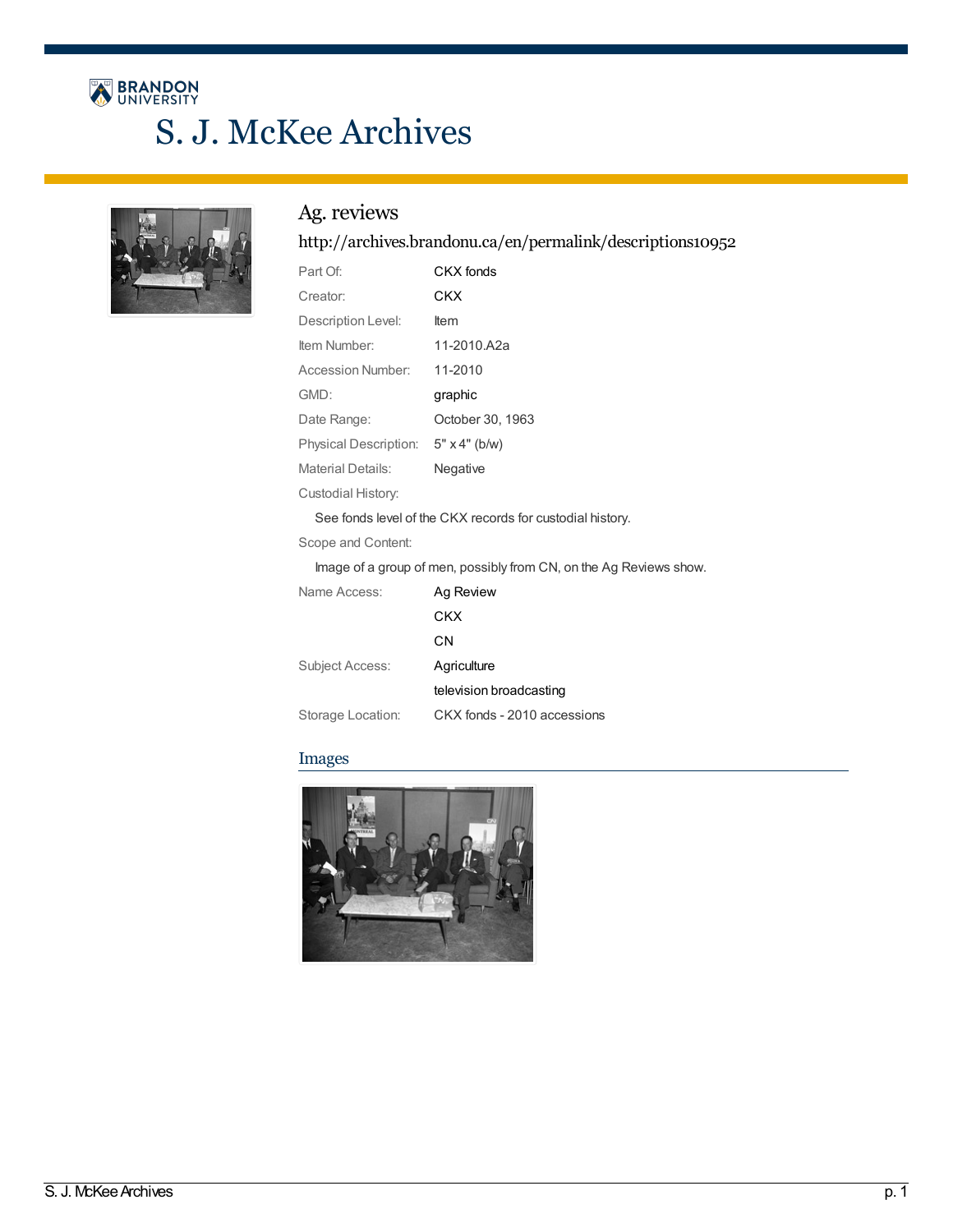

## Ag. reviews

<http://archives.brandonu.ca/en/permalink/descriptions10953>

| Part Of:                                                           | CKX fonds            |
|--------------------------------------------------------------------|----------------------|
| Creator:                                                           | CKX                  |
| Description Level:                                                 | ltem                 |
| Item Number:                                                       | 11-2010.A2b          |
| Accession Number:                                                  | 11-2010              |
| GMD:                                                               | graphic              |
| Date Range:                                                        | October 30, 1963     |
| Physical Description:                                              | $5" \times 4"$ (b/w) |
| <b>Material Details:</b>                                           | Negative             |
| Custodial History:                                                 |                      |
| See fonds level of the CKX records for custodial history.          |                      |
| Scope and Content:                                                 |                      |
| Image of a group of men, possibly from CN, on the Ag Reviews show. |                      |

| Name Access:      | Ag Review                   |
|-------------------|-----------------------------|
|                   | CKX                         |
|                   | CΝ                          |
| Subject Access:   | Agriculture                 |
|                   | television broadcasting     |
| Storage Location: | CKX fonds - 2010 accessions |

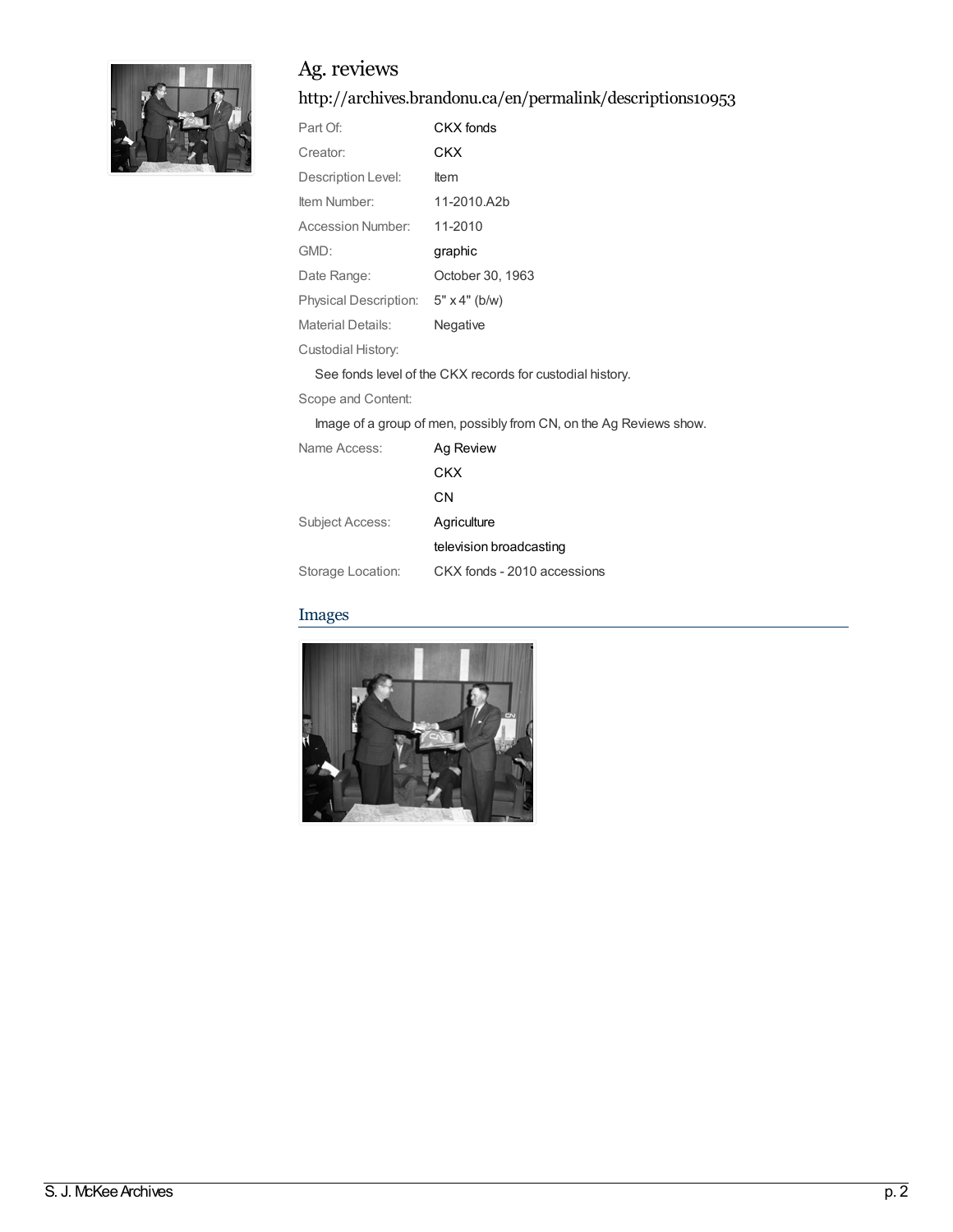

## Brandon Grain & Feed

<http://archives.brandonu.ca/en/permalink/descriptions11505>

| Part Of:                 | CKX fonds            |
|--------------------------|----------------------|
| Creator:                 | CKX                  |
| Description Level:       | Item                 |
| Item Number:             | 11-2010.B76b         |
| Accession Number:        | 11-2010              |
| GMD:                     | graphic              |
| Date Range:              | after 1954           |
| Physical Description:    | $5" \times 4"$ (b/w) |
| <b>Material Details:</b> | Negative             |
| Custodial History:       |                      |

See fonds level of the CKX records for custodial history.

Scope and Content:

Image of a man emptying feed into a labelled bag from a silo at Brandon Grain & Feed.

| CKX Television              |
|-----------------------------|
| Brandon Grain & Feed        |
| Grain                       |
| Agriculture                 |
| CKX fonds - 2010 accessions |
|                             |

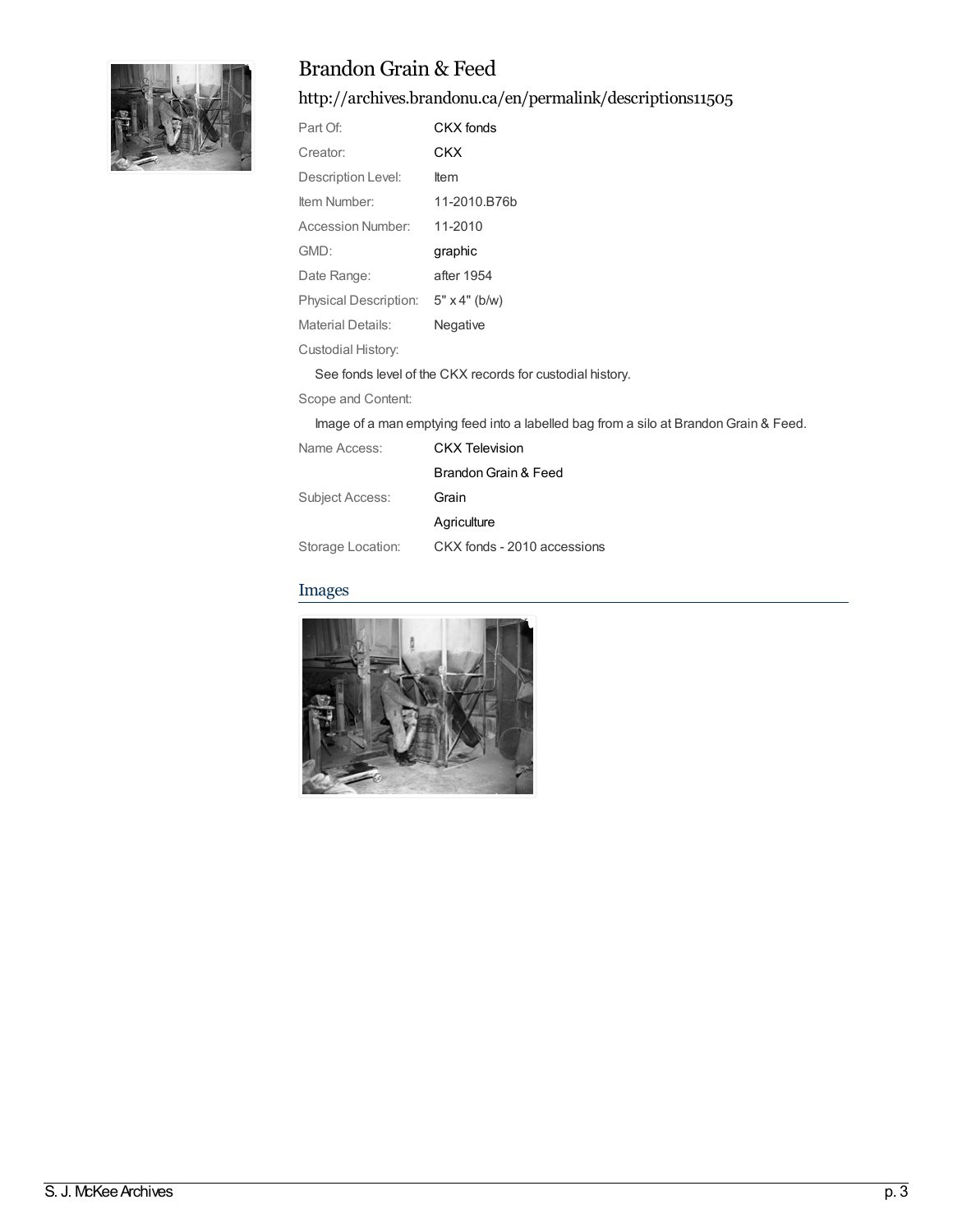

## Brandon Grain & Feed

<http://archives.brandonu.ca/en/permalink/descriptions11502>

| Part Of:                 | CKX fonds            |
|--------------------------|----------------------|
| Creator:                 | CKX                  |
| Description Level:       | Item                 |
| Item Number:             | 11-2010.B76a         |
| <b>Accession Number:</b> | 11-2010              |
| GMD:                     | graphic              |
| Date Range:              | after 1954           |
| Physical Description:    | $5" \times 4"$ (b/w) |
| Material Details:        | Negative             |
| Custodial History:       |                      |

See fonds level of the CKX records for custodial history.

Scope and Content:

Image of a man emptying grain into a bin from a grain truck at BrandonGrain & Feed.

| CKX Television              |
|-----------------------------|
| Brandon Grain & Feed        |
| Grain                       |
| Agriculture                 |
| CKX fonds - 2010 accessions |
|                             |

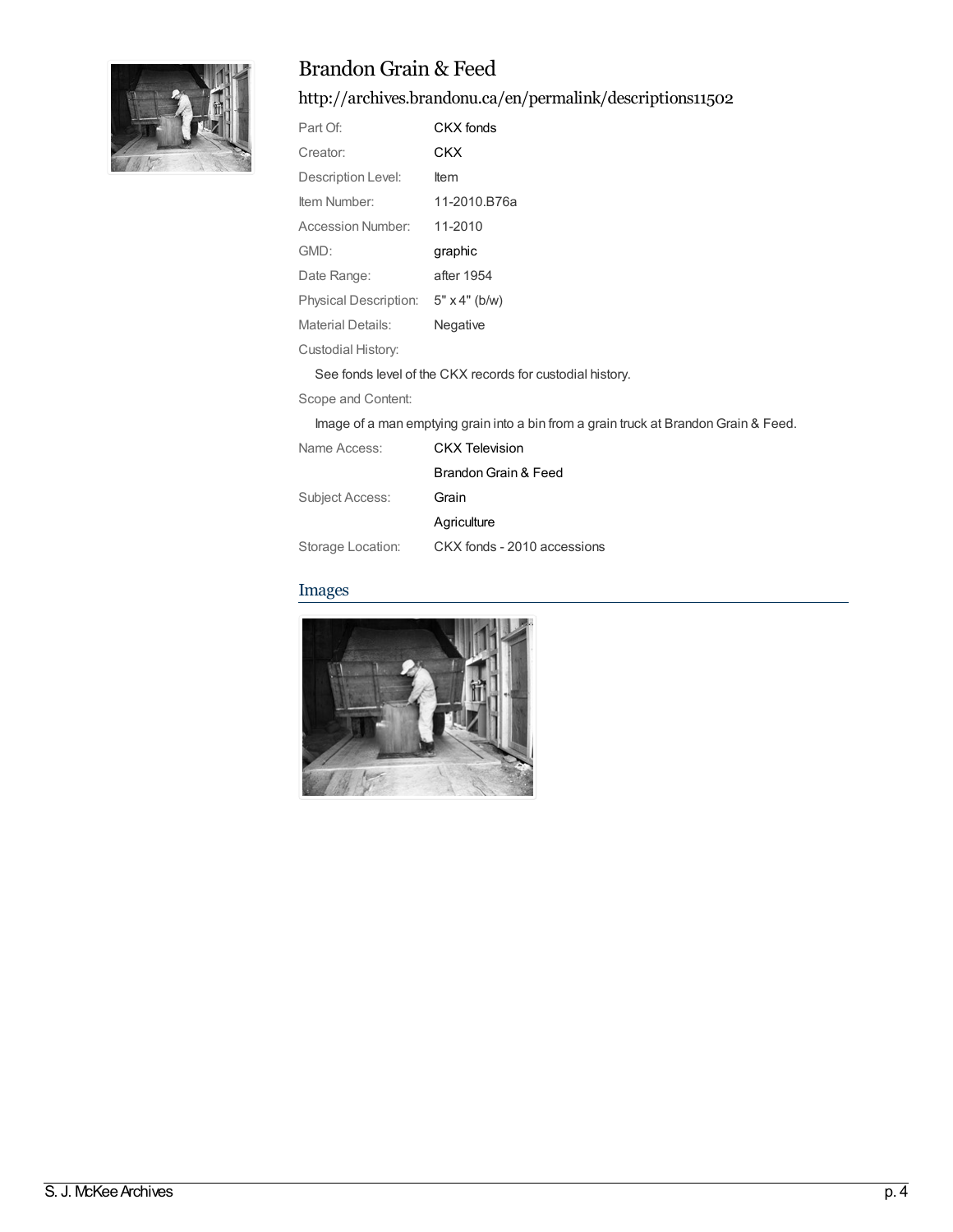

## H.E. Wright Farm Equipment

<http://archives.brandonu.ca/en/permalink/descriptions12878>

| Part Of:                     | CKX fonds            |
|------------------------------|----------------------|
| Creator:                     | CKX                  |
| Description Level:           | ltem                 |
| Series Number:               | W                    |
| Item Number:                 | 11-2010.W3b          |
| Accession Number:            | 11-2010              |
| GMD:                         | graphic              |
| Date Range:                  | after 1954           |
| <b>Physical Description:</b> | $5" \times 4"$ (b/w) |
| Material Details:            | Negative             |
| Custodial History:           |                      |

See fonds level of the CKX records for custodial history.

Scope and Content:

Image of a tractor.

Name Access: [CKX](http://archives.brandonu.ca/en/list?q=name%3a%22CKX%22&p=1&ps=&sort=title_sort+asc)

| H.E. Wright Farm Equipment   |
|------------------------------|
| <b>Federal Grain Limited</b> |

| Subject Access: | building exteriors |
|-----------------|--------------------|
|                 | Grain elevators    |
|                 | Agriculture        |
|                 | Tractors           |
|                 | winter             |
|                 |                    |

Storage Location: CKX fonds - 2010 accessions

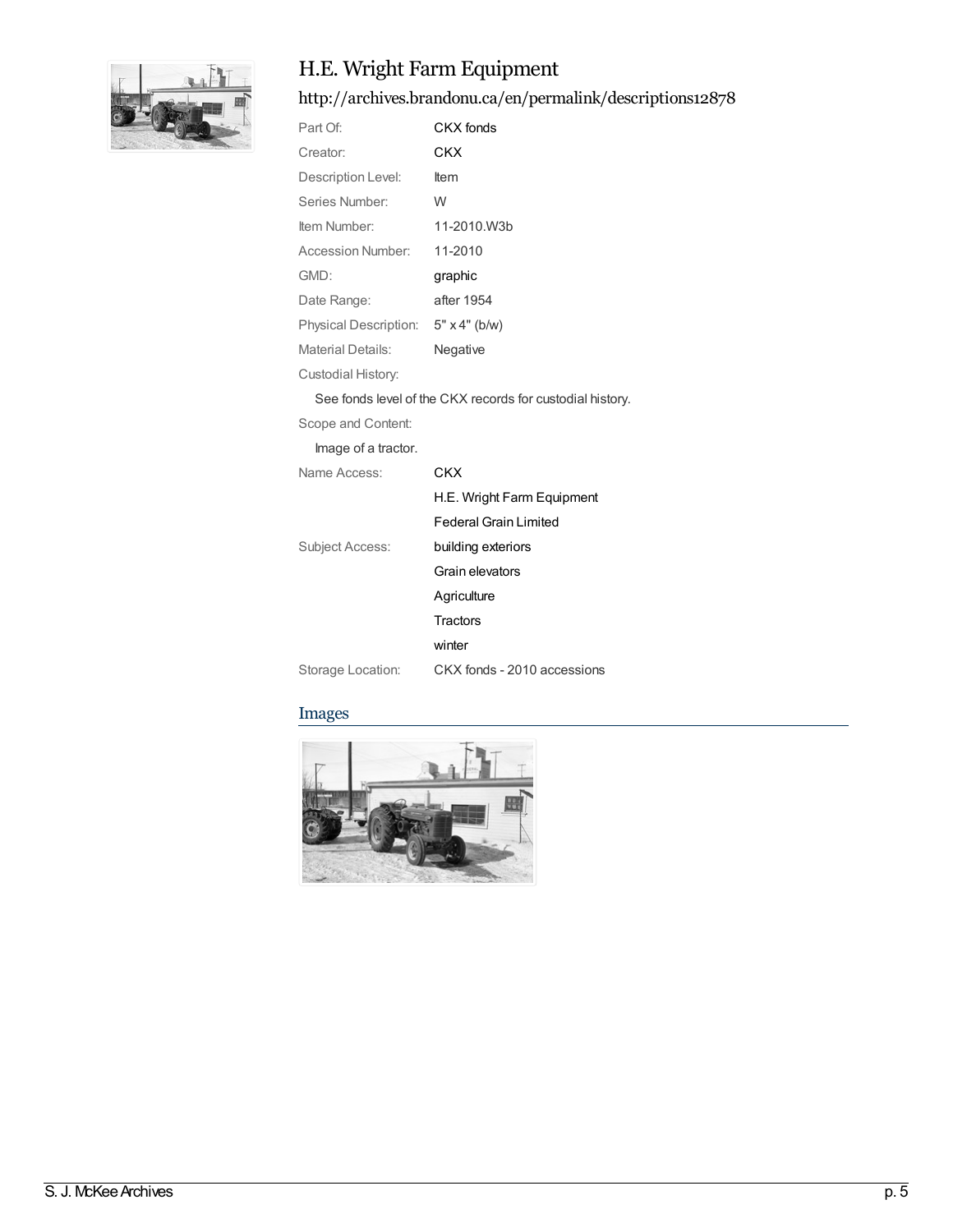

## H.E. Wright Farm Equipment

<http://archives.brandonu.ca/en/permalink/descriptions12879>

| Part Of:                            | CKX fonds   |
|-------------------------------------|-------------|
| Creator:                            | CKX         |
| Description Level:                  | <b>Item</b> |
| Series Number:                      | W           |
| Item Number:                        | 11-2010.W3a |
| <b>Accession Number:</b>            | 11-2010     |
| GMD:                                | graphic     |
| Date Range:                         | after 1954  |
| Physical Description: 5" x 4" (b/w) |             |
| Material Details:                   | Negative    |
| Custodial History:                  |             |

See fonds level of the CKX records for custodial history.

Scope and Content:

Image of a tractor.

| Name Access:      | CKX                         |
|-------------------|-----------------------------|
|                   | H.E. Wright Farm Equipment  |
|                   | Federal Grain Limited       |
| Subject Access:   | building exteriors          |
|                   | Grain elevators             |
|                   | Agriculture                 |
|                   | Tractors                    |
|                   | cars                        |
|                   | businesses                  |
| Storage Location: | CKX fonds - 2010 accessions |

### Images





## Manitoba Flying Farmers Convention

<http://archives.brandonu.ca/en/permalink/descriptions14330>

Part Of: **CKX [fonds](http://archives.brandonu.ca/en/list?q=setName%3a%22CKX+fonds%22&p=1&ps=&sort=title_sort+asc)** Creator: **[CKX](http://archives.brandonu.ca/en/list?q=name%3a%22CKX%22&p=1&ps=&sort=title_sort+asc)**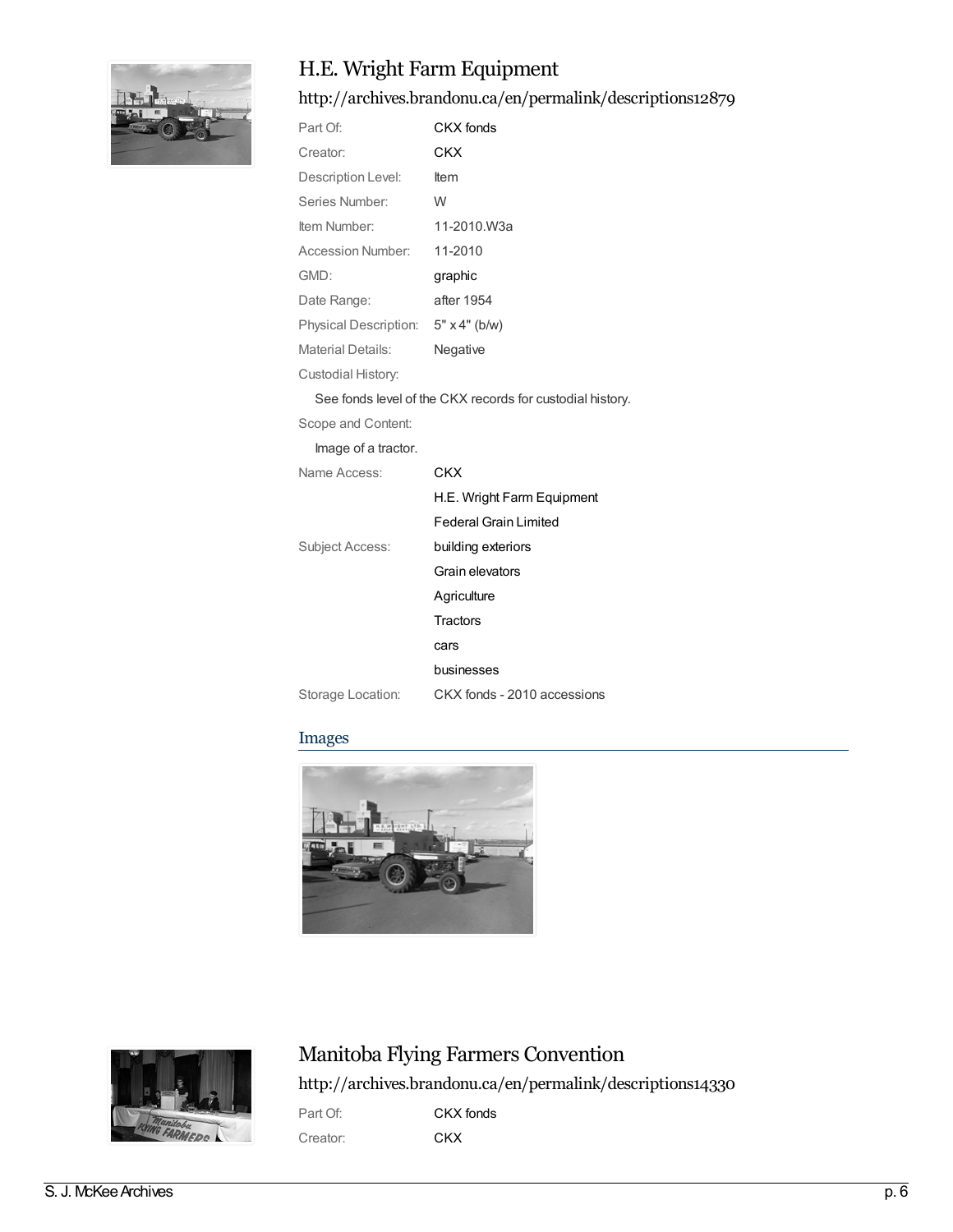| Description Level: | ltem        |
|--------------------|-------------|
| Series Number      | M           |
| Item Number:       | 11-2010.M4a |
| Accession Number   | 11-2010     |
| GMD:               | graphic     |
| Date Range:        | 1967        |
| Material Details:  | Negative    |
| History /          |             |

Biographical:

Manitoba Flying Farmers Convention appears to have been a convention for farmers who planted and sprayed their crops using aerial techniques. The Manitoba Flying Farmers were organized in 1956 in Brandon, Manitoba. Organizational meetings were held in a hanger at the Brandon Flying Club. The first Regional 5 Flying Farmers Convention in Manitoba was held 1961. Nearly 200 people attended the first convention from various provinces and states including: Alberta, Saskatchewan, North Dakota, South Dakota, Minnisota, Wisconsin, Montana and Colorado. Alberta and Saskatchewan had their own district leaving Manitoba in a district with North Dakota, South Dakota, Minnisota and Wisconsin. This photo was taken at the 11th Annual Manitoba Flying Farmers Convention on the weekend of April 7th, 1967.

#### Custodial History:

See Fonds level description for custodial history

#### Scope and Content:

Image of a woman presenting at the podium from the front table. Two men are sitting on either side of the woman. A sign saying "Manitoba Flying Farmers" is at the base of the table. The image appears to have been taken at the Prince Edward Hotel.

| Notes:             | Hisotry/Bio information taken from Brandon Sun. Description by Jillian<br>Combs. |
|--------------------|----------------------------------------------------------------------------------|
| Subject Access:    | downtown                                                                         |
|                    | building interiors                                                               |
|                    | hotels                                                                           |
|                    | Agriculture                                                                      |
|                    | conventions                                                                      |
| Repro Restriction: | Canadian Copyright Law may apply. Consult the archivist for access               |
| Storage Location:  | CKX fonds - 2010 accessions                                                      |
|                    |                                                                                  |

Arrangement:

Original order maintained. Series arranged alphabetically by letter (A-Z) but negatives not alphabetical within each series.

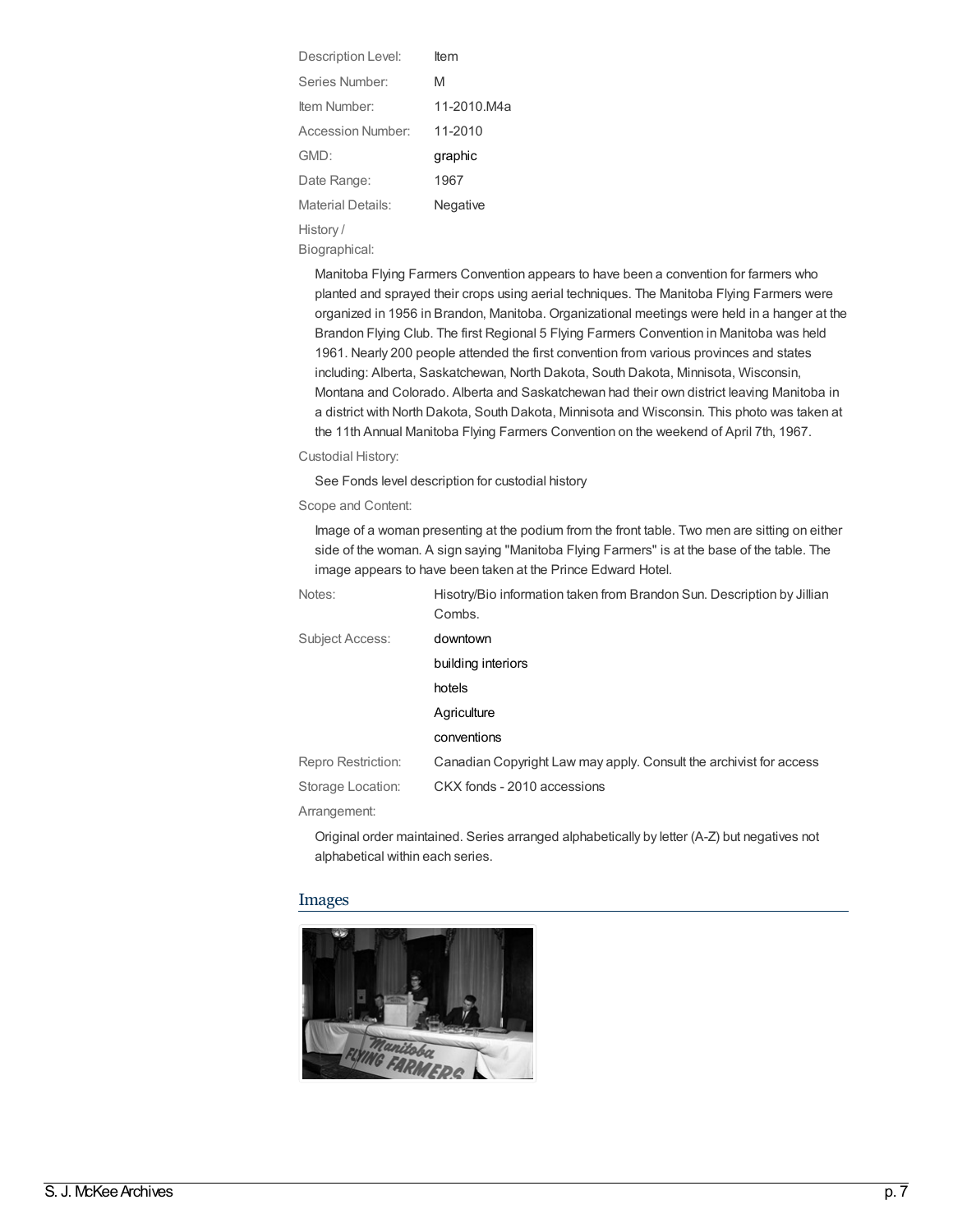

## Manitoba Flying Farmers Convention

<http://archives.brandonu.ca/en/permalink/descriptions14331>

| Part Of:           | CKX fonds   |
|--------------------|-------------|
| Creator:           | CKX         |
| Description Level: | ltem        |
| Series Number:     | M           |
| Item Number:       | 11-2010.M4b |
| Accession Number:  | 11-2010     |
| GMD:               | graphic     |
| Date Range:        | 1967        |
| Material Details:  | Negative    |
| History/           |             |

Biographical:

Manitoba Flying Farmers Convention appears to have been a convention for farmers who planted and sprayed their crops using aerial techniques. The Manitoba Flying Farmers were organized in 1956 in Brandon, Manitoba. Organizational meetings were held in a hanger at the Brandon Flying Club. The first Regional 5 Flying Farmers Convention in Manitoba was held 1961. Nearly 200 people attended the first convention from various provinces and states including: Alberta, Saskatchewan, North Dakota, South Dakota, Minnisota, Wisconsin, Montana and Colorado. Alberta and Saskatchewan had their own district leaving Manitoba in a district with North Dakota, South Dakota, Minnisota and Wisconsin. This photo was taken at the 11th Annual Manitoba Flying Farmers Convention on the weekend of April 7th, 1967.

#### Custodial History:

See Fonds level description for custodial history

#### Scope and Content:

Image of the attendants of the convention who are listening to the speaker. The image appears to have been taken in the Prince Edward Hotel.

| Notes:                 | Hisotry/Bio information taken from Henderson's Directories. Description<br>by Jillian Combs. |
|------------------------|----------------------------------------------------------------------------------------------|
| <b>Subject Access:</b> | downtown                                                                                     |
|                        | building interiors                                                                           |
|                        | hotels                                                                                       |
|                        | Agriculture                                                                                  |
|                        | conventions                                                                                  |
| Repro Restriction:     | Canadian Copyright Law may apply. Consult the archivist for access                           |
| Storage Location:      | CKX fonds - 2010 accessions                                                                  |
| Arrangement:           |                                                                                              |
|                        | Original order maintained. Series arranged alphabetically by letter (A-Z) but negatives not  |

#### Images

alphabetical within each series.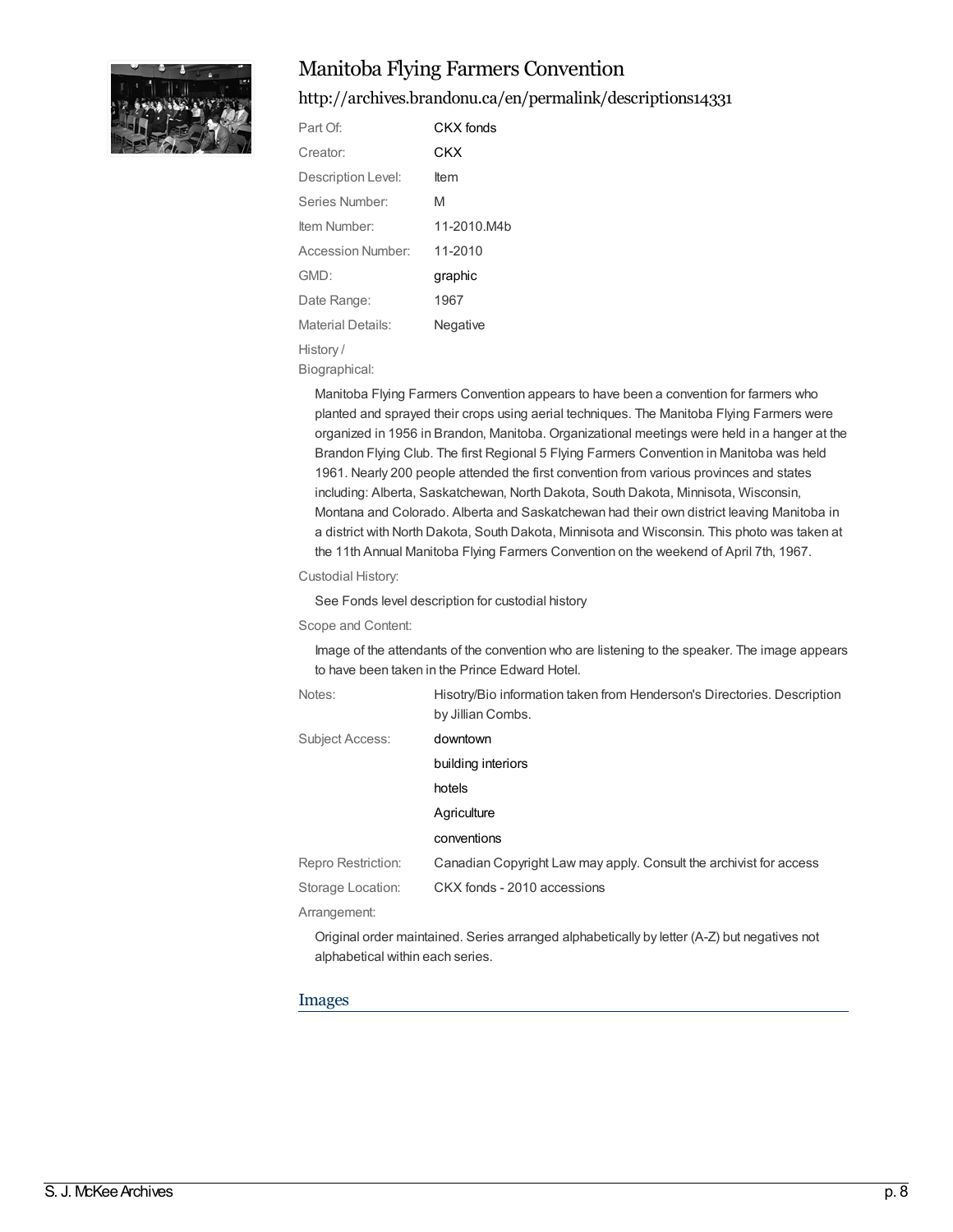



## Manitoba Flying Farmers Convention

### <http://archives.brandonu.ca/en/permalink/descriptions14332>

| Part Of:           | CKX fonds   |
|--------------------|-------------|
| Creator:           | CKX         |
| Description Level: | ltem        |
| Series Number:     | M           |
| Item Number:       | 11-2010.M4c |
| Accession Number:  | 11-2010     |
| GMD:               | graphic     |
| Date Range:        | 1967        |
| Material Details:  | Negative    |
| History/           |             |
|                    |             |

Biographical:

Manitoba Flying Farmers Convention appears to have been a convention for farmers who planted and sprayed their crops using aerial techniques. The Manitoba Flying Farmers were organized in 1956 in Brandon, Manitoba. Organizational meetings were held in a hanger at the Brandon Flying Club. The first Regional 5 Flying Farmers Convention in Manitoba was held 1961. Nearly 200 people attended the first convention from various provinces and states including: Alberta, Saskatchewan, North Dakota, South Dakota, Minnisota, Wisconsin, Montana and Colorado. Alberta and Saskatchewan had their own district leaving Manitoba in a district with North Dakota, South Dakota, Minnisota and Wisconsin. This photo was taken at the 11th Annual Manitoba Flying Farmers Convention on the weekend of April 7th, 1967.

Custodial History:

See Fonds level description for custodial history

Scope and Content:

Image of convention attendee. Based on the name tag he appears to be Bill Williams (?). Image appears to have been taken inside the Prince Edward hotel. There is a banner in the background.

| Notes:             | Description by Jillian Combs.                                      |
|--------------------|--------------------------------------------------------------------|
| Subject Access:    | downtown                                                           |
|                    | building interiors                                                 |
|                    | hotels                                                             |
|                    | Agriculture                                                        |
|                    | conventions                                                        |
| Repro Restriction: | Canadian Copyright Law may apply. Consult the archivist for access |
| Storage Location:  | CKX fonds - 2010 accessions                                        |
|                    |                                                                    |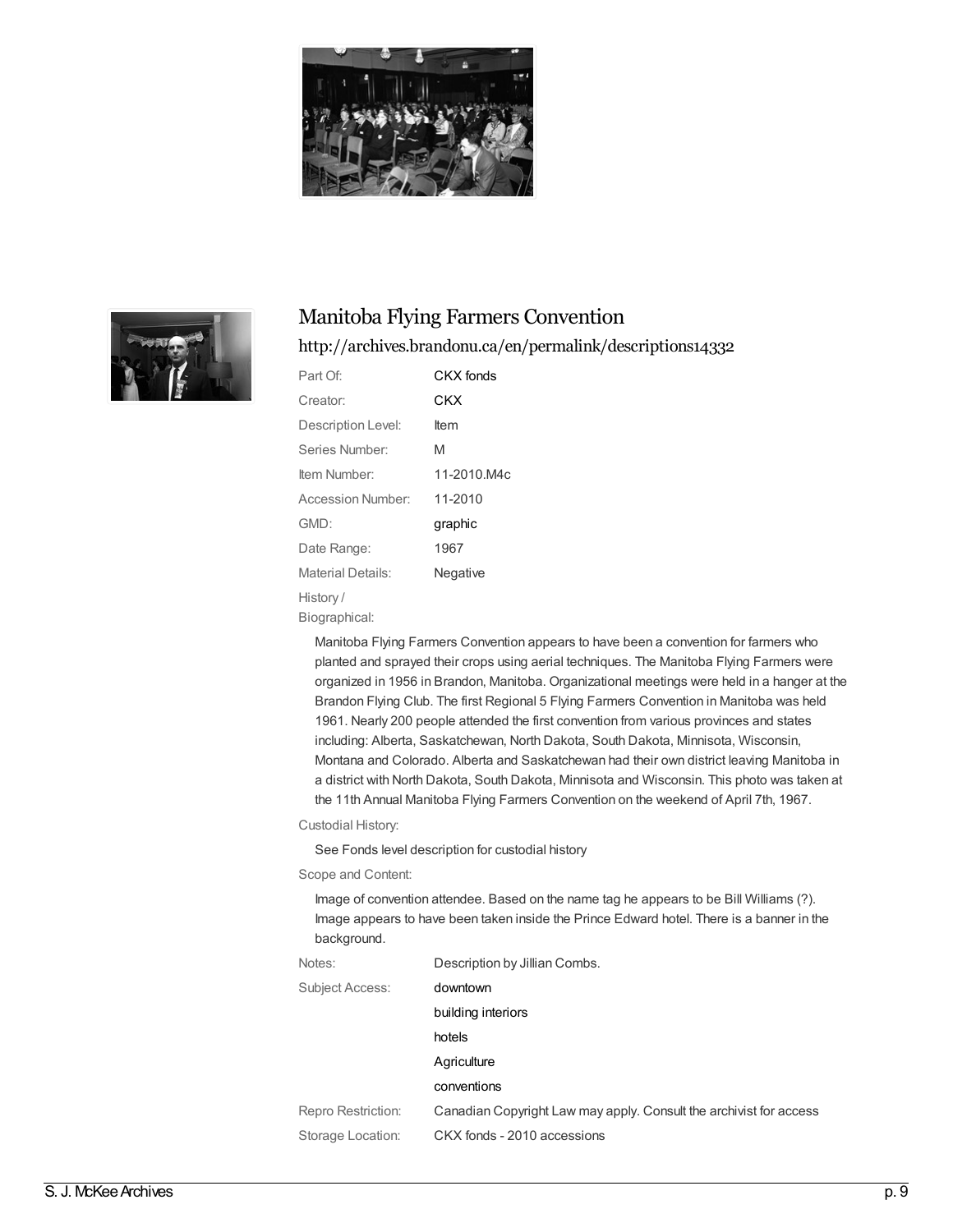#### Arrangement:

Original order maintained. Series arranged alphabetically by letter (A-Z) but negatives not alphabetical within each series.

#### Images





## Manitoba Flying Farmers Convention

### <http://archives.brandonu.ca/en/permalink/descriptions14333>

| Part Of:                 | CKX fonds   |
|--------------------------|-------------|
| Creator:                 | CKX         |
| Description Level:       | ltem        |
| Series Number:           | M           |
| Item Number:             | 11-2010.M4d |
| <b>Accession Number:</b> | 11-2010     |
| GMD:                     | graphic     |
| Date Range:              | 1967        |
| Material Details:        | Negative    |
| History/                 |             |
| Biographical:            |             |

Manitoba Flying Farmers Convention appears to have been a convention for farmers who planted and sprayed their crops using aerial techniques.. The Manitoba Flying Farmers were organized in 1956 in Brandon, Manitoba. Organizational meetings were held in a hanger at the Brandon Flying Club. The first Regional 5 Flying Farmers Convention in Manitoba was held 1961. Nearly 200 people attended the first convention from various provinces and states including: Alberta, Saskatchewan, North Dakota, South Dakota, Minnisota, Wisconsin, Montana and Colorado. Alberta and Saskatchewan had their own district leaving Manitoba in a district with North Dakota, South Dakota, Minnisota and Wisconsin. This photo was taken at the 11th Annual Manitoba Flying Farmers Convention on the weekend of April 7th, 1967.

Custodial History:

See Fonds level description for custodial history

Scope and Content:

Image of convention attendants listening to the speaker. There is a large number of women in the audience.The large number of women in the photo could be attributed to Flying Farmers queens of each distrcits encouragement of women learning to fly. The image appears to have been taken at the Prince Edward Hotel.

Notes: Description by Jillian Combs.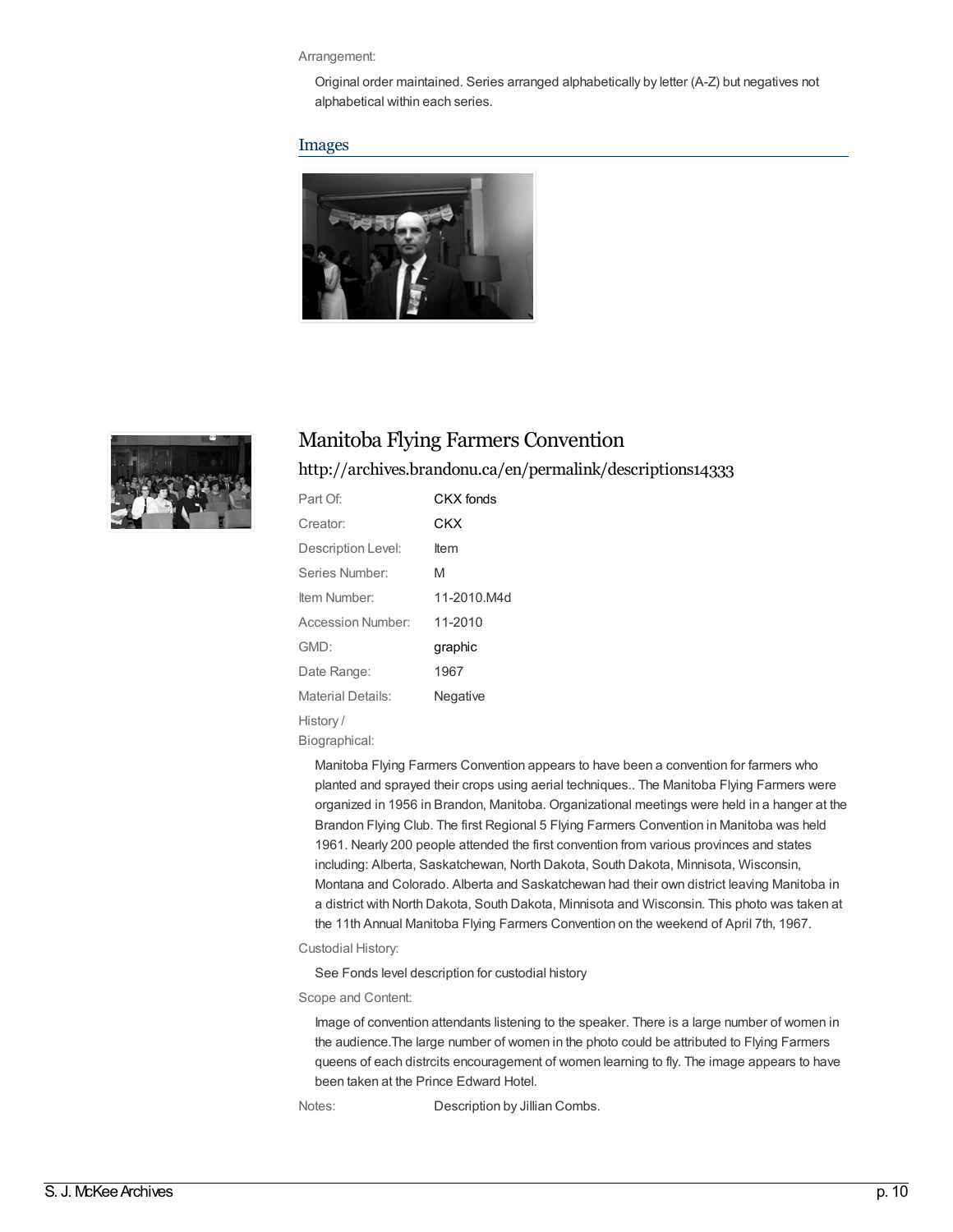| Subject Access:    | downtown                                                           |  |
|--------------------|--------------------------------------------------------------------|--|
|                    | building interiors                                                 |  |
|                    | hotels                                                             |  |
|                    | Agriculture                                                        |  |
|                    | conventions                                                        |  |
| Repro Restriction: | Canadian Copyright Law may apply. Consult the archivist for access |  |
| Storage Location:  | CKX fonds - 2010 accessions                                        |  |
| Arrangement:       |                                                                    |  |

Original order maintained. Series arranged alphabetically by letter (A-Z) but negatives not alphabetical within each series.

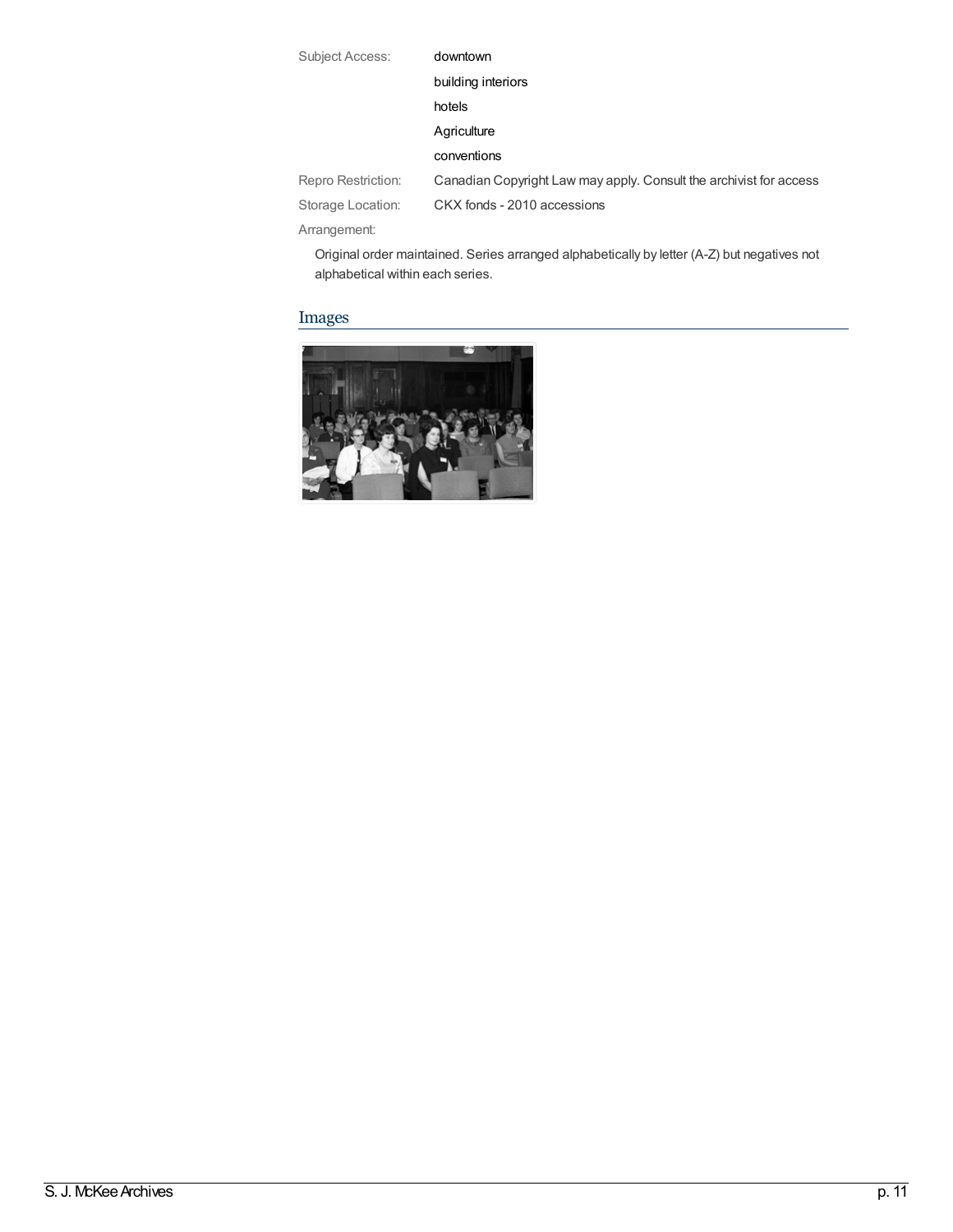

## Shoal Lake merchants

<http://archives.brandonu.ca/en/permalink/descriptions13035>

| Part Of:              | CKX fonds                |
|-----------------------|--------------------------|
| Creator:              | CKX                      |
| Description Level:    | ltem                     |
| Series Number:        | S                        |
| Item Number:          | 11-2010.S145c            |
| Accession Number:     | 11-2010                  |
| GMD:                  | graphic                  |
| Date Range:           | 196?                     |
| Physical Description: | $2.5" \times 2.5"$ (b/w) |
| Material Details:     | Negative                 |
| Custodial History:    |                          |

See fonds level of the CKX records for custodial history.

Scope and Content:

Image of the interior of a store.

| Name Access:      | CKX                         |
|-------------------|-----------------------------|
| Subject Access:   | persons                     |
|                   | store interiors             |
|                   | employees                   |
|                   | retail trade                |
|                   | Agriculture                 |
| Storage Location: | CKX fonds - 2010 accessions |

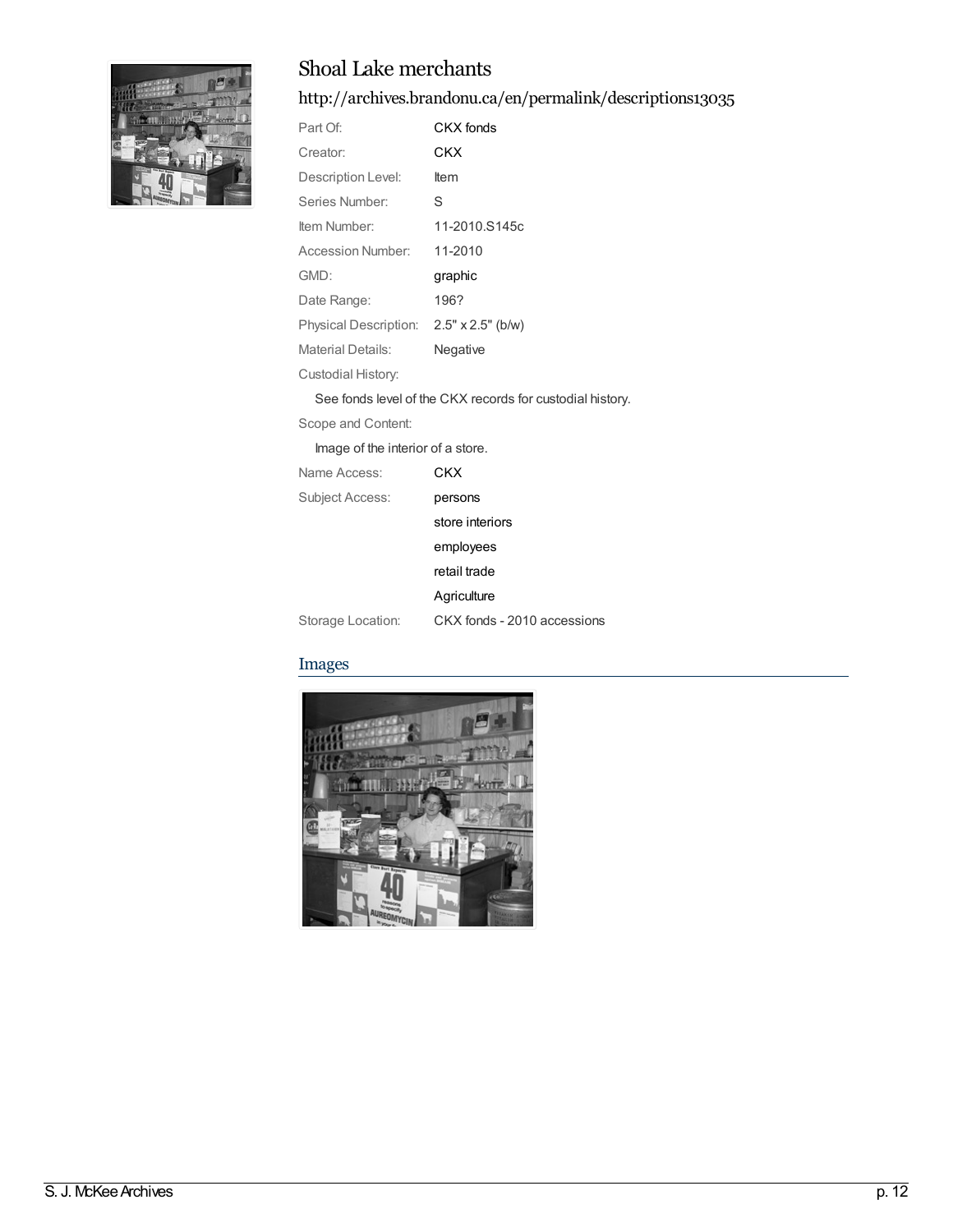

## Shoal Lake merchants

<http://archives.brandonu.ca/en/permalink/descriptions13036>

| Part Of:              | CKX fonds                |
|-----------------------|--------------------------|
| Creator:              | CKX                      |
| Description Level:    | ltem                     |
| Series Number:        | S                        |
| Item Number:          | 11-2010.S145b            |
| Accession Number:     | 11-2010                  |
| GMD:                  | graphic                  |
| Date Range:           | 196?                     |
| Physical Description: | $2.5" \times 2.5"$ (b/w) |
| Material Details:     | Negative                 |
| Custodial History:    |                          |

See fonds level of the CKX records for custodial history.

Scope and Content:

Image of an employee in an agricultural supply warehouse.

| Name Access:      | CKX                         |
|-------------------|-----------------------------|
| Subject Access:   | persons                     |
|                   | commerical buildings        |
|                   | employees                   |
|                   | retail trade                |
|                   | Agriculture                 |
|                   | building interiors          |
| Storage Location: | CKX fonds - 2010 accessions |

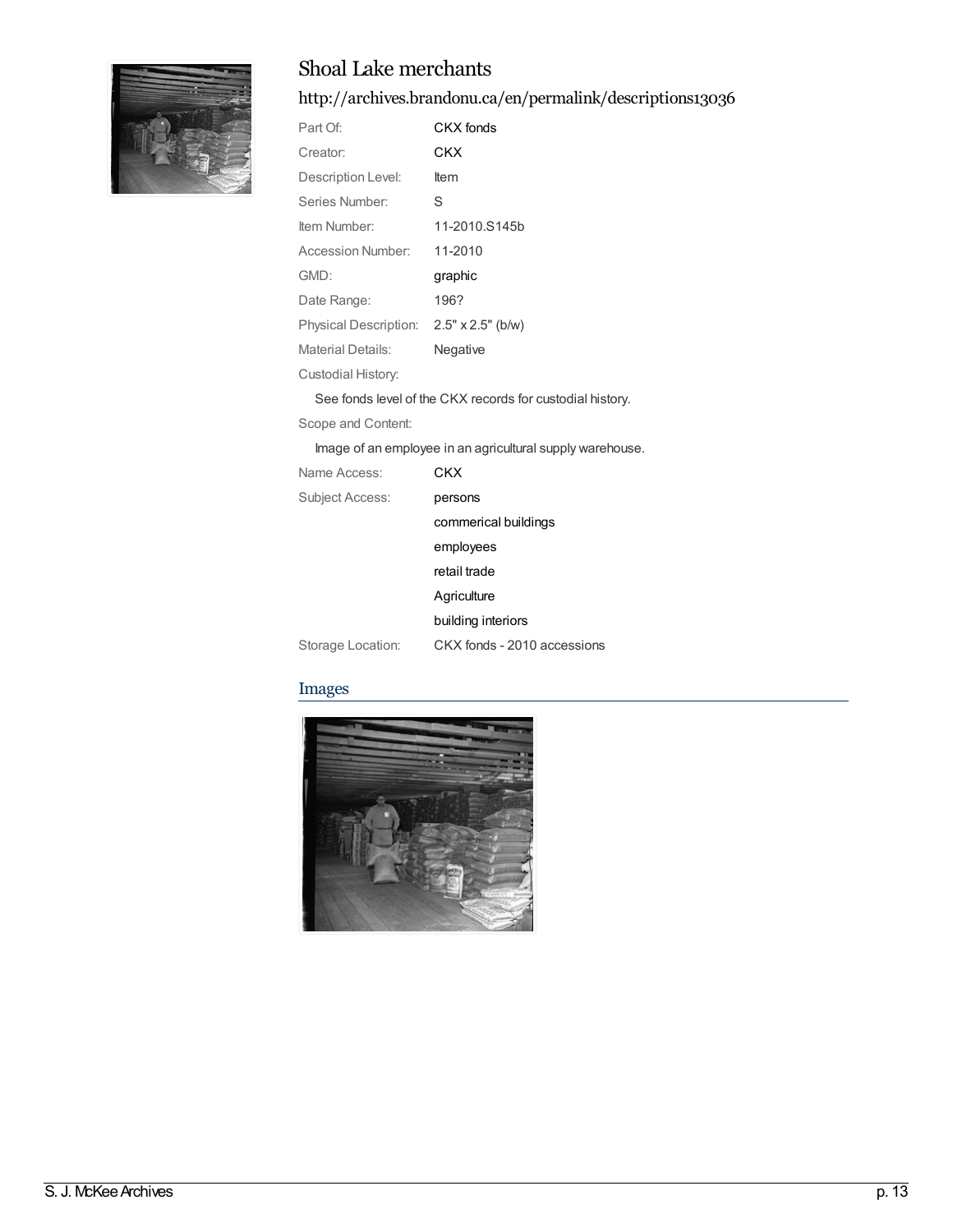

## Shoal Lake merchants

<http://archives.brandonu.ca/en/permalink/descriptions13037>

| Part Of:                                | CKX fonds     |
|-----------------------------------------|---------------|
| Creator:                                | CKX           |
| Description Level:                      | ltem          |
| Series Number:                          | S             |
| Item Number:                            | 11-2010.S145a |
| Accession Number:                       | 11-2010       |
| GMD:                                    | graphic       |
| Date Range:                             | 196?          |
| Physical Description: 2.5" x 2.5" (b/w) |               |
| Material Details:                       | Negative      |
| Custodial History:                      |               |

See fonds level of the CKX records for custodial history.

Scope and Content:

Image of an employee outside of an agricultural supply warehouse.

| Name Access:      | CKX                         |
|-------------------|-----------------------------|
| Subject Access:   | persons                     |
|                   | commerical buildings        |
|                   | employees                   |
|                   | retail trade                |
|                   | Agriculture                 |
|                   | building exteriors          |
| Storage Location: | CKX fonds - 2010 accessions |

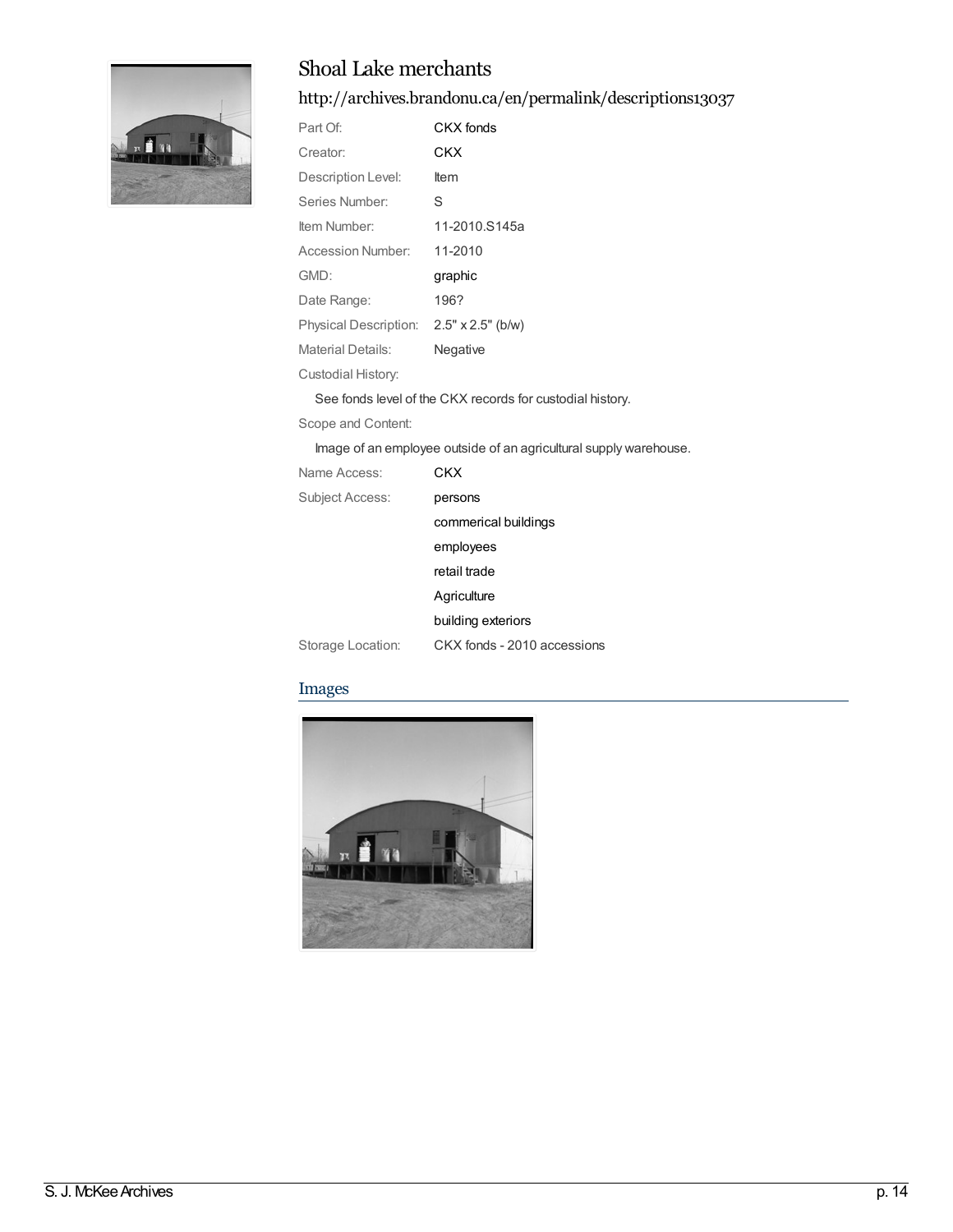

## Souris Feed Rite mill

<http://archives.brandonu.ca/en/permalink/descriptions13183>

| Part Of:                                 | CKX fonds                                                 |  |
|------------------------------------------|-----------------------------------------------------------|--|
| Creator:                                 | CKX                                                       |  |
| Description Level:                       | Item                                                      |  |
| Series Number:                           | S                                                         |  |
| Item Number:                             | 11-2010.S72                                               |  |
| <b>Accession Number:</b>                 | 11-2010                                                   |  |
| GMD:                                     | graphic                                                   |  |
| Date Range:                              | after 1954                                                |  |
| Physical Description: 2.5" x 2.75" (b/w) |                                                           |  |
| Material Details:                        | Negative                                                  |  |
| Custodial History:                       |                                                           |  |
|                                          | See fonds level of the CKX records for custodial history. |  |
| Scope and Content:                       |                                                           |  |
| Image of the Souris Feed Rite building.  |                                                           |  |
| Name Access:                             | <b>CKX</b>                                                |  |
|                                          | Feed-Rite Mill                                            |  |
| Subject Access:                          | businesses                                                |  |
|                                          | building exteriors                                        |  |
|                                          | Trucks                                                    |  |
|                                          | Agriculture                                               |  |

Storage Location: CKX fonds - 2010 accessions

[commercial](http://archives.brandonu.ca/en/list?q=topic%3a%22commercial+buildings%22&p=1&ps=&sort=title_sort+asc) buildings farm [implements](http://archives.brandonu.ca/en/list?q=topic%3a%22farm+implements%22&p=1&ps=&sort=title_sort+asc)